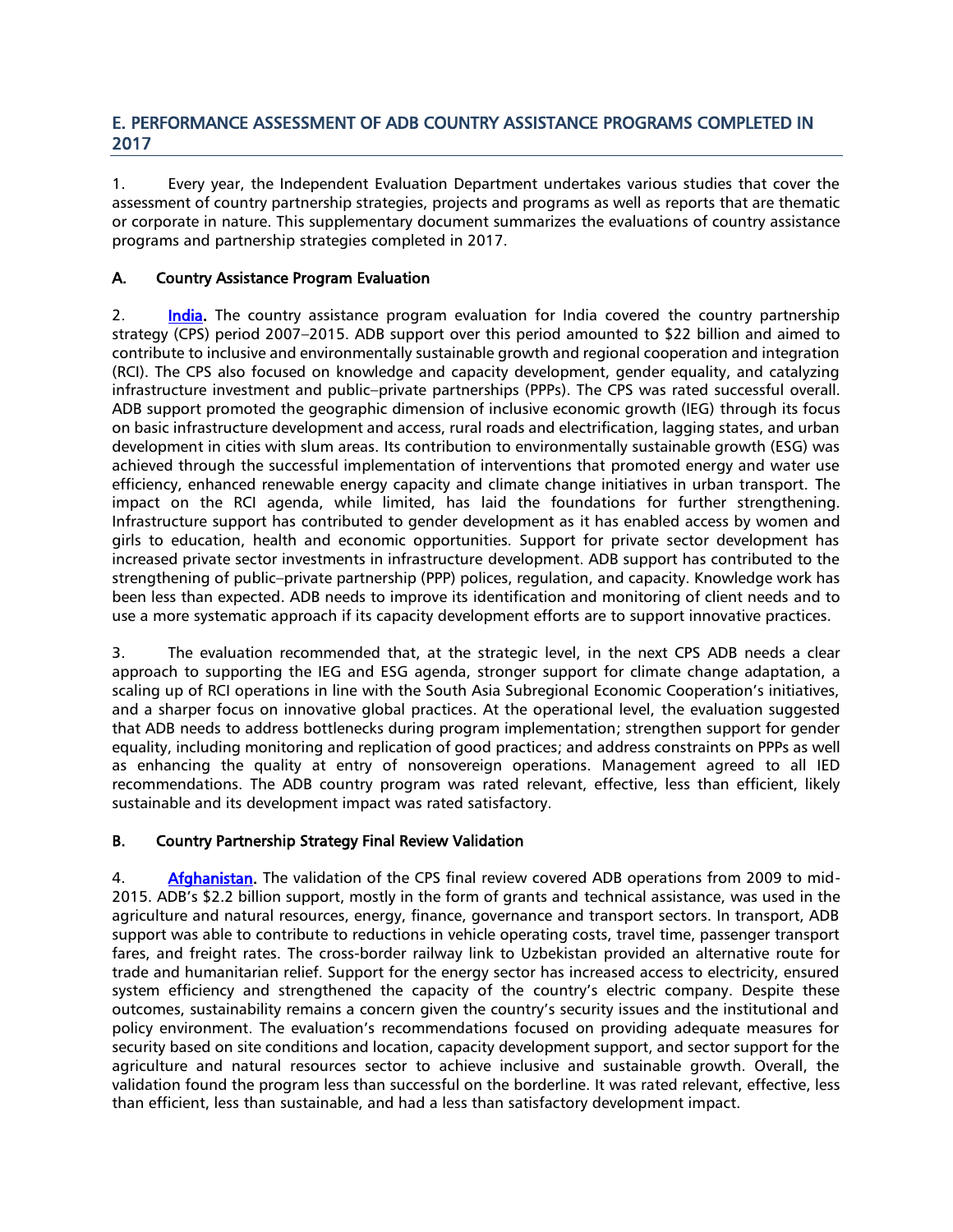## **2** *2018 Annual Evaluation Review*

5. [Kazakhstan.](http://www.adb.org/documents/kazakhstan-country-partnership-strategy-final-review-validation-2012-2016) The validation covered ADB's operations from 2012 to 2016. ADB's \$3.34 billion support was aimed at helping the country to accelerate economic diversification and increase its competitiveness for sustainable and inclusive growth through sector interventions in transport, finance and public sector management. While the transport program was relevant to improving regional connectivity and international trade, it has failed to contribute to these outcomes as road projects were only partially completed. Similarly, the support to small and medium-scale enterprises has not been achieved given the constraints in the project design and challenges posed by the country's economic conditions. However, the countercyclical support funds helped address the budget deficit and maintain critical expenditures during the crisis in 2014–2015. Evaluation made the following recommendations for the next CPS: "(i) ensure a realistic operations program and a development results framework using practical performance indicators for accountability; (ii) broaden the scope and scale of the operations program to increase ADB's impact; (iii) engage more proactively in public sector management with a sector strategy; and (iv) increase support for private sector development, private sector operations, and public-private partnerships." The program was assessed successful on the borderline. It was rated relevant, less than effective, efficient, and likely sustainable. Development impacts were less than satisfactory.

6. [Mongolia](http://www.adb.org/documents/mongolia-validation-country-partnership-strategy-final-review-2012-2016). The validation covered ADB's operations in 2012–2016. The \$730 million in ADB support aimed to contribute to inclusive and sustainable growth and it focused on private sector development, governance and capacity development, gender equity and mainstreaming, and knowledge sharing. ADB was mostly engaged in transport and public sector management but also supported operations in other sectors, including finance, water and other urban infrastructure services, agriculture, natural resources and rural development, education, health, and industry and trade. While the CPS was assessed relevant, it has failed to meet most of its targeted outcomes. Frequent changes in government and the economic downturn, among others, have affected the overall performance of Mongolia's portfolio. Despite a less than successful overall performance, ADB supported interventions that mitigated the impact of economic cycles, strengthened private sector development, made progress in delivering gender equality results in social and urban projects, and promoted regional cooperation through the Central Asia Regional Economic Cooperation (CAREC) program. Evaluation recommended that ADB should promote economic diversification by improving agribusiness through small and medium-sized enterprises, address project implementation delays, improve its value addition by embedding innovative knowledge solutions in financing, and support the government to prioritize expenditure in infrastructure, health and social protection. The country program was assessed less than successful on the borderline with ratings of relevant, less than effective, efficient, less than likely sustainable and less than satisfactory development impacts.

7. [Philippines.](http://www.adb.org/documents/philippines-country-partnership-strategy-final-review-validation-2011-2016) The validation covered ADB's operations in 2011–2016. ADB's \$4.7 billion program aimed to support the achievement of a high, inclusive, and sustainable growth with interventions focused on public sector management, education, infrastructure, and finance. ADB support contributed to strengthening public–private partnerships (PPPs) through the creation of a PPP center and enhancement of the PPP legal framework. It scaled up the conditional cash transfer program, while improving the national household targeting system. In the aftermath of typhoon Yolanda, ADB supported recovery and rehabilitation activities across 39 provinces that benefited about 3.3 million households. Although the ADB education program is in its initial stages, the prospects are good for improving the quality of teaching outcomes and the employability of graduates, given such innovations as a voucher system, curriculum change, and strengthened local government units (LGU) public employment service offices. Evaluation noted that weak local governance and design issues, among others, meant that the achievement of CPS outcomes was limited. It made the following recommendations for the next CPS: at the strategic level, ADB needs to scale up its work in Mindanao, support LGUs to enhance their financing capabilities, and link nonsovereign lending more tightly to CPS objectives. At the operational level, ADB needs to integrate education sector work more effectively into social protection support and to consider establishing a local presence in Mindanao. The validation assessed the country program as successful on